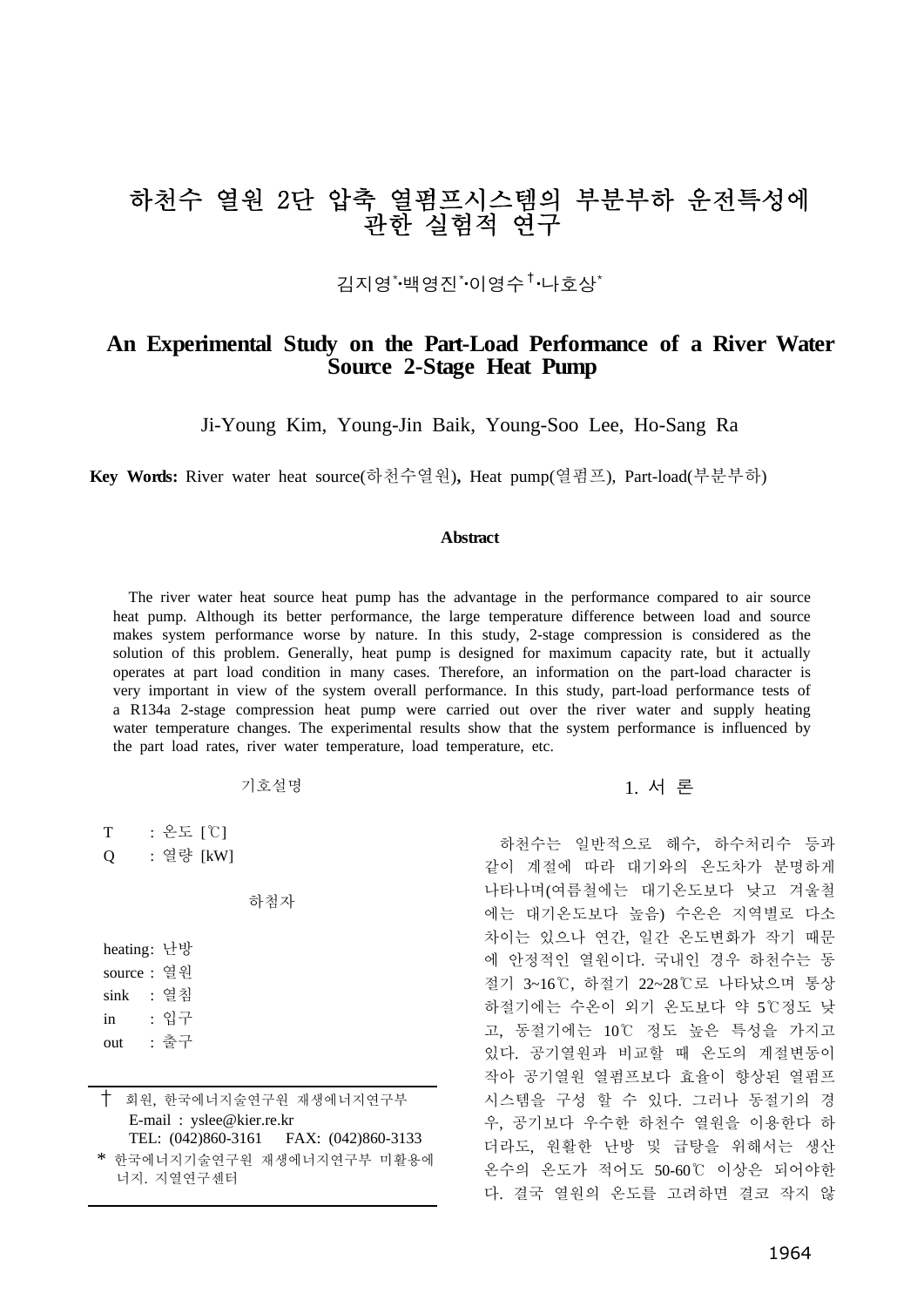

Fig. 1 Schematic diagram of experimental setup

은 온도차가 존재하며, 이는 열펌프 성능저하의 주요 원인이 된다. 이와 관련하여, 본 연구에서는 시스템의 효율을 높이기 위한 방법으로 2단 압축 방식을 적용 하여 30RT급 시스템을 구성 하였다 (1-2). 그러나 소형 시스템인 경우 부하에 On-Off를 통해 용량이 제어 될 수 있으나 본 연구 시스템 과 같은 중대형의 시스템인 경우 부하에 따라 가 변적으로 용량을 제어 할 수가 있다. 통상적으로 시스템의 용량 선정은 최대 부하를 기준으로 이 루지고 있으나 실제 운전은 많은 부분이 부분부 하에 이루어지고 있다. 따라서 부분부하에서의 시스템의 성능이 전체 성능 평가를 좌우 할 수 있는 중요한 요소이다 $^{(3)}$ .

본 연구에서는 하천수 열원 2단 압축 열펌프 시스템의 부하율에 따라 혹은 열원 측 조건에 따 라 부분부하 조건에의 운전 특성을 고찰 하였다.

#### 2. 열펌프 시스템 및 실험

2.1 열펌프 시스템

Fig. 1에 본 연구의 2단 압축 열펌프 시스템 실 험장치의 개략도를 나타내었다. 1단 압축기는 독 일 Bitzer 社의 반밀폐형 트윈 로터 콤팩트 스크 류 압축기를 사용하였다. 1단 압축기에는 이코노 마이저 기능과 "이중용량제어" 슬라이드 제어변 을 채용하여 압축기를 개조하지 않고도 무단계 또는 4단계 용량제어(25%, 50%, 75%, 100%)가 가능하다. 2단 압축기는 이코너마이저 운전이 가 능한 개방형 트윈 스크류 압축기를 사용하였으며 인버터 및 3상유도 전동기로 사용하여 주파수 제 어(0-60hz)를 통해 용량제어가 가능하다. 증발기 는 Plate-type 열교환기를 사용하였고, Shell & tube-type 응축기를 사용하였다. 중간 압력 및 2단 압축기에 과열도와 응축기에 과냉도를 높이기 위 해 응축기와 팽창 밸브 사이에 중간 냉각기 및 팽창탱크를 설치하였다. 응축기에서 나온 고온의 액 냉매의 일부를 중각냉각기에서 팽창시켜 응측 기의 과냉도를 증가시키고 팽창된 냉매는 1단측 에 고온고압의 냉매가스와 플래쉬 탱크에서 섞여 2단 압축기에 흡입되게 된다. 이때 중간 냉각기 에 설치된 팽창 밸브 개도는 고단 압축기 입구 과열도에 따라 조절되어 진다. 팽창밸브는 입구 측에 압력과 온도를 측정하여 밸브의 개도를 PID 제어하는 전자팽창밸브(EEV)를 사용하였으며 시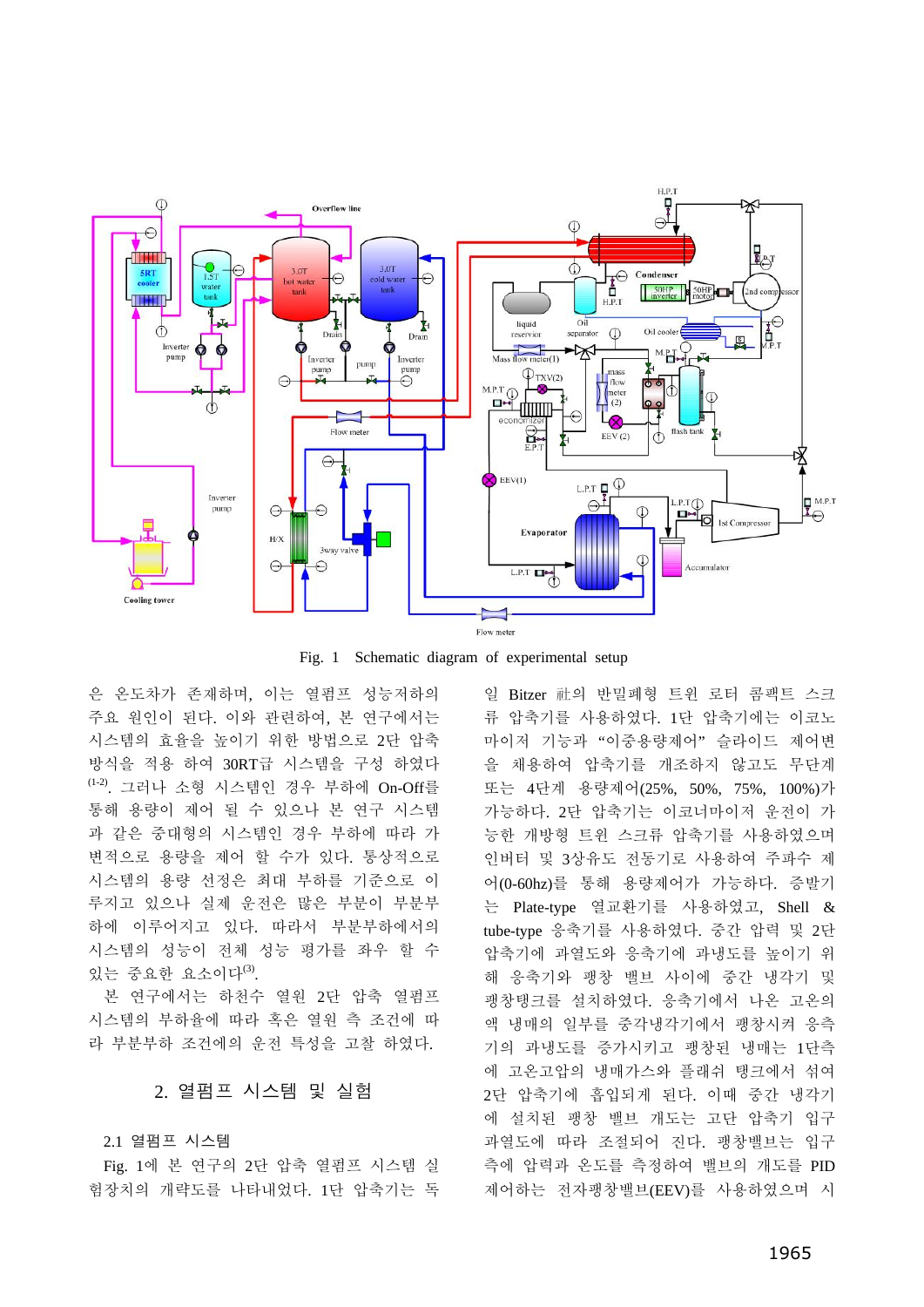**Table 1** Experimental condition

| Heat source               | Heat sink                 | Comp. capacity [%] |
|---------------------------|---------------------------|--------------------|
| temp.                     | temp                      |                    |
| $\lceil \text{°C} \rceil$ | $\lceil \text{°C} \rceil$ | $(1st-2nd)$        |
| $5-2$                     | $43 - 50$                 | $50-50$            |
| $10-7$                    | $53 - 60$                 | 75-75              |
| 15-12                     | 63 - 70                   | 100-100            |

스템 작동 유체는 HFC134a를 사용하였고 그 외 부속기기로 수액기와 오일 분리기, 오일 쿨러 등 이 설치되어있다.

#### 2.2 계측기

시스템의 성능을 파악하기 위해 각각의 부속기 기의 입․출구에 4-Wire RTD와 전자식 압력계를 설치하였다. 수액기 후단에는 냉매용 질량 유량 계를 설치하여 전체 시스템의 냉매유량을 측정할 수 있도록 하였고, 중각 냉각기로 흐르는 냉매유 량을 측정하기 위한 별도의 질량 유량계도 설치 하였다. 또한, 응축기 및 증발기 후단에 유량계를 설치하여 응축기와 증발기에 흐르는 2차 유체의 유량을 측정하였다.

#### 2.3 실험방법 및 조건

실험 장치는 3ton 크기의 저온수와 고온수 저 장 탱크, 증발기의 2차유체 입구 온도를 일정 온 도 유지하기 위한 3way 밸브 및 열교환기 등으로 구성되었다. 우선 증발기에서 생산된 저온수 중 일정량은 3way 밸브에 의해 바이패스 되어져 일 정량은 저온수 저장 탱크로 직접 들어가고 나머 지는 열교환기를 통해 응축기에서 생산된 고온수 와 열교환하여 저온수 탱크로 유입된다. 이 때, 3way 밸브의 개도를 PID 제어하여 원하는 실험 조건을 원활히 구현할 수 있도록 하였다. 고온수 인 경우 칠러가 연결된 냉수탱크와 인버터 펌프, PID 콘트롤러를 사용하여 목표 온도가 유지되도 록 냉수탱크에 물을 고온수 탱크로 유입하여하여 목표 온도를 제어 할 수 있도록 구성하였다.

2단 압축기와 오일 분리기 중간에는 오일 쿨러 를 설치하여 고단 압축기에 토출 온도가 90℃ 이 상인 경우 압축기에 안전성능을 확보하기 위해 솔레노이드 밸브와 온도조절기를 이용해 2단 압 축기에 흡입되는 오일을 냉수를 사용해 강제 냉 각하도록 하였다.

실험은 2차 유체의 온도 변화는 열펌프 시스템 의 성능에 큰 영향을 미치므로 온도변화에 따른 성능을 살펴보기 위해 Table 1과 같이 1-2단 압축 기에 부하율을 50-50%, 75-75%, 100-100%에 대하 여 증발기 2차 유체(열원)의 입․출구 온도와 응축 기 2차 유체(난방수)의 입․출구 온도에 따라 실험 수행하였다. 시스템의 실험 조건을 만족하는 평 행상태에 도달한 이후 약 30분 동안 5초 간격으 로 취득한 데이터를 평균한 값을 취하여 이를 운 전 시험 데이터로 사용하였다.

### 3. 실험 결과

Fig. 2는 2단 압축시스템의 압축기 용량과 COP 를 하천수 열원 및 공급 온도 조건에 따라 나타 내었다. 그림의 COP는 1-2단 압축기 용량의 50% 이고 하천수 열원의 입구 온도는 5℃, 난방수 공 급 온도는 50℃를 기준 조건으로 하여 무차원화 한 것이다. 압축기 용량이 증가 할수록 COP는 감소하는 경향을 알 수 있으며 온수 공급 온도가 높을수록 효과 점차 낮아지는 경향성이 약해진 다. COP는 열원 측에 온도가 증가 할수록 증가 하며 공급 온도가 높을수록 COP는 낮아진다. 공 급 온도의 증가는 압축비의 증가를 유발하며 이 는 압축기에 체적 효율의 감소, 비가역성의 증가 로 이어진다. 그러나 열원의 온도가 5℃, 온수 공 급온도가 70℃인 경우 1-2단 압축기 용량이 75% 인 경우에 가장 높은 COP를 나타낸다.

Fig. 3은 2단 압축시스템의 압축기 용량과 난 방 용량을 하천수 열원 및 난방수 공급 온도 조 건에 따라 나타내었다. 그림의 난방용량은 앞에 서와 마찬가지로 같은 조건으로 하여 무차원화한 한 것이다. 압축기의 용량이 증가 할수록 전체 난방용량은 증가하며 열원측에 온도가 증가 할수 록 난방용량이 증가 하는 것을 알 수 있다. 그러 나 난방수 공급 온도에 따른 변화는 크지 않음을 알 수 있다.

Fig. 4는 난방 공급수 온도가 50℃인 경우 열원 측 온도와 압축기 용량에 따른 고단 압축기의 토 출 냉매 가스 온도를 나타낸 것으로 압축기 용량 의 용량이 증가 할수록 토출온도가 증가 하는 것 을 알 수 있다. 열원측의 온도가 5℃인 경우 나 머지 조건에 비해 온도 증가 폭이 조금 낮은 것 을 확인 할 수 있다. 그러나 공급 온도가 70℃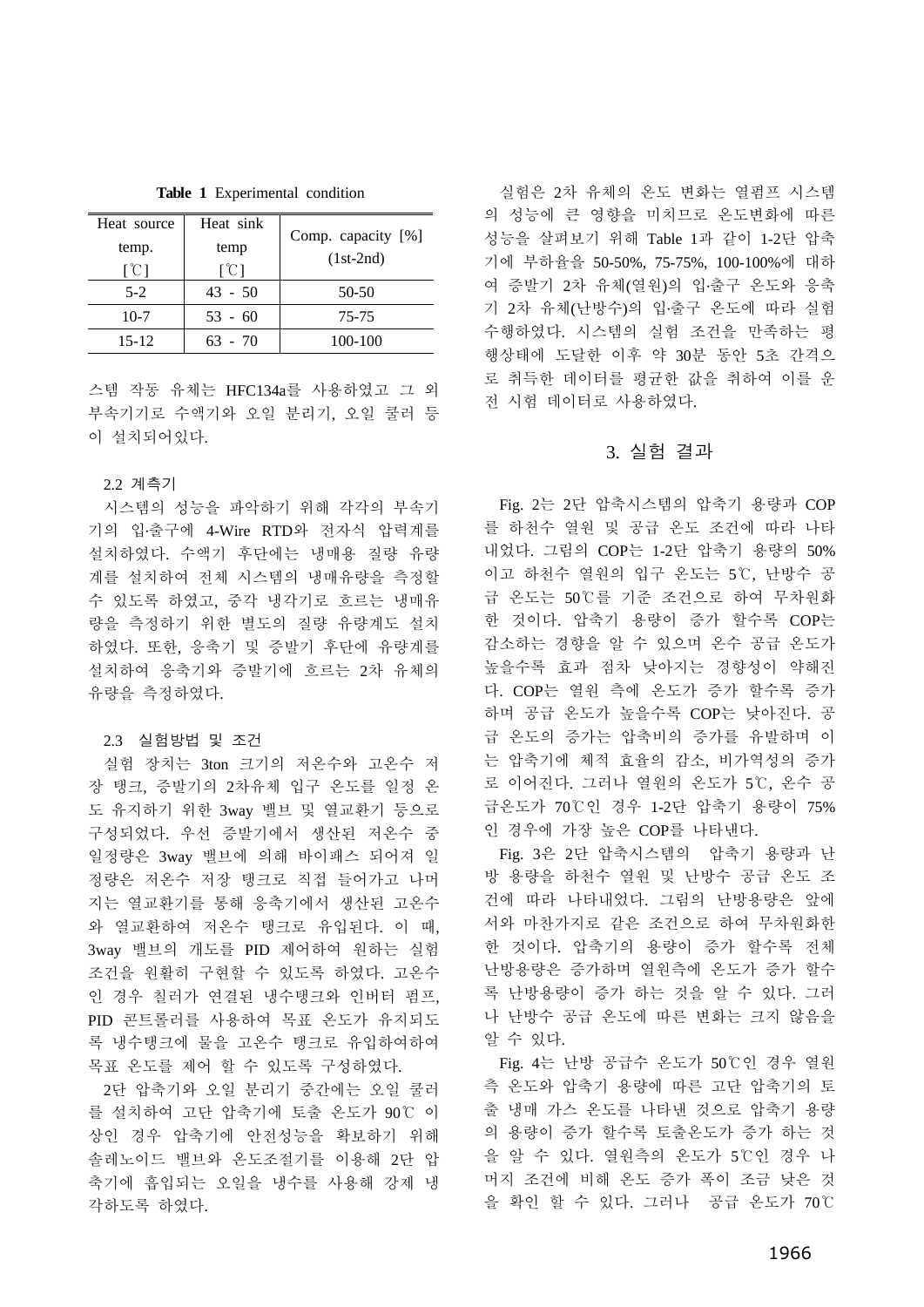



인 경우는 Fig. 5와 같이 높은 토출가스 온도를 형성한다. 높은 토출가스온도는 압축기 오일의 탄화 등 많은 기계적인 문제를 야기 시킬 수 있 다. 본 연구에서는 이와 같은 문제를 해결하기 위해 압축기 토출 온도에 의해 고단 압축기와 오



Fig. 3 Heating capacity with respect to compressor capacity(Q.heating.0:Tsource-in=43℃,  $T_{\text{sink-out}} = 50^{\circ}$ 

일 분리기 사이에 설치 된 오일 쿨러의 냉각수 흐름을 제어하는 장치를 설치하였다. 냉각 제어 는 on-off 제어로써 90℃이상 온도가 상승 할 경 우 오일 쿨러에 냉각수를 흘려보내며 편차를 2℃